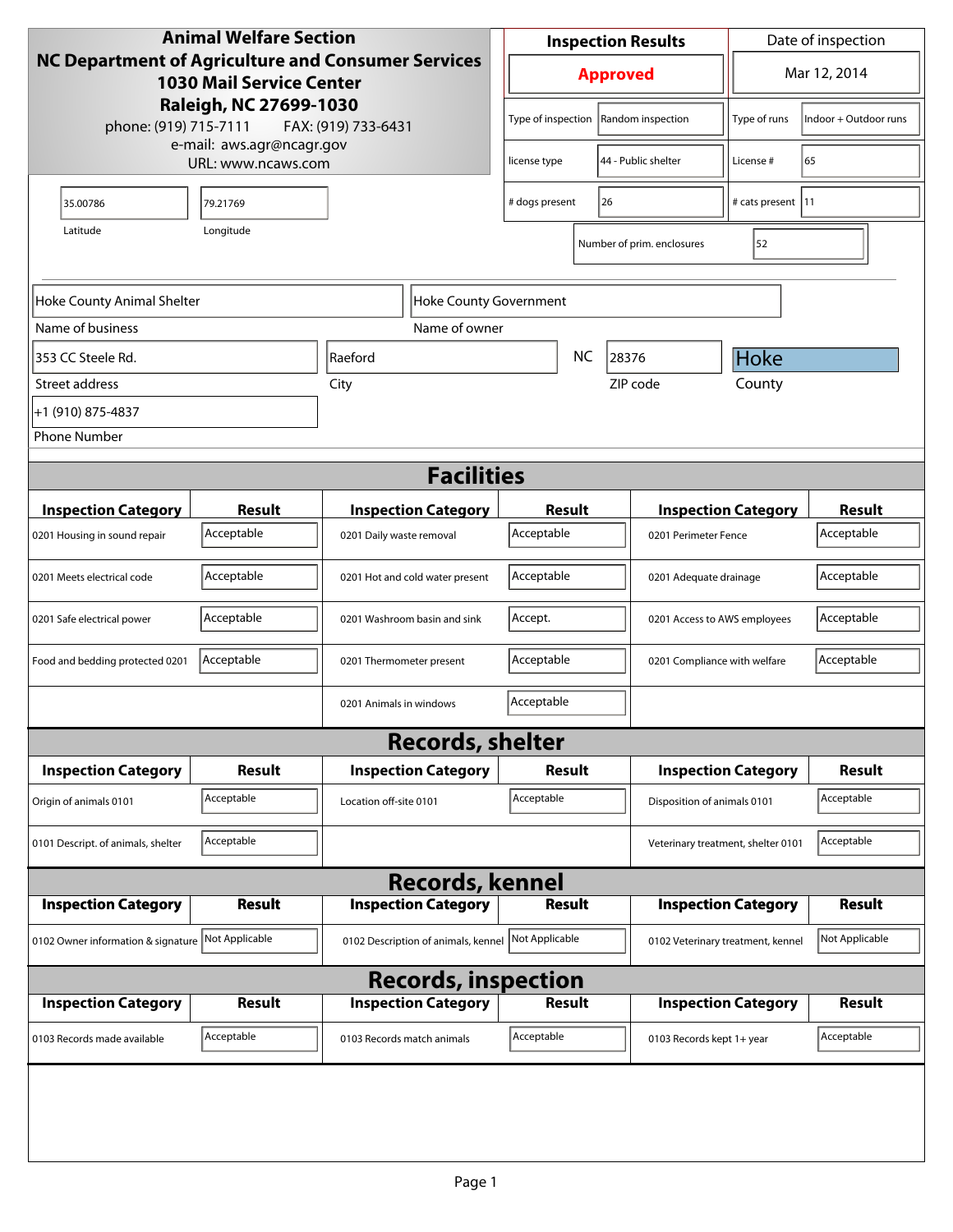| <b>Animal Welfare Section, NCDA&amp;CS</b>                  |                        |                                    | <b>Inspection Results</b> | Date of inspection                |                                    |               |  |  |  |
|-------------------------------------------------------------|------------------------|------------------------------------|---------------------------|-----------------------------------|------------------------------------|---------------|--|--|--|
| Inspection Report, continued                                |                        |                                    | <b>Approved</b>           |                                   |                                    | Mar 12, 2014  |  |  |  |
| <b>Hoke County Animal Shelter</b>                           |                        | <b>Hoke County Government</b>      |                           | Raeford                           |                                    | <b>NC</b>     |  |  |  |
| <b>Indoor facilities</b>                                    |                        |                                    |                           |                                   |                                    |               |  |  |  |
| <b>Inspection Category</b>                                  | Result                 | <b>Inspection Category</b>         | Result                    | <b>Inspection Category</b>        |                                    | Result        |  |  |  |
| 0202 Ambient temperature, indoor                            | Acceptable             | 0202 Ventilation, indoor           | Acceptable                | 0202 Lighting, indoor             |                                    | Acceptable    |  |  |  |
| 0202 Imperv./Sanitary surf., indoor                         | <b>INOT ACCEPTABLE</b> | 0202 Drainage, indoor              | Acceptable                |                                   |                                    |               |  |  |  |
| <b>Outdoor facilities</b>                                   |                        |                                    |                           |                                   |                                    |               |  |  |  |
| <b>Inspection Category</b>                                  | Result                 | <b>Inspection Category</b>         | Result                    | <b>Inspection Category</b>        |                                    | Result        |  |  |  |
| 0203 Impervious surfaces, outdoor                           | NOT ACCEPTABLE         | 0203 Housing, 1 per animal         | Acceptable                |                                   | 0203 Protection from elements      |               |  |  |  |
| 0203 Owner advised, outdoor                                 | Acceptable             | 0203 Drainage, outdoor             | Acceptable                |                                   |                                    |               |  |  |  |
| <b>Primary enclosures</b>                                   |                        |                                    |                           |                                   |                                    |               |  |  |  |
| <b>Inspection Category</b>                                  | Result                 | <b>Inspection Category</b>         | Result                    |                                   | <b>Inspection Category</b>         |               |  |  |  |
| 0204 Drainage prev. cross contam.                           | Acceptable             | 0204 Fence height >= 5 feet        | Acceptable                |                                   | 0204 1:10 ratio, person: animal    |               |  |  |  |
| 0204 Surf. impervious to moisture                           | <b>INOT ACCEPTABLE</b> | 0204 Enclosure is escape proof     | Acceptable                |                                   | 0204 Cats, $>=$ 4 sq. ft. / adult  |               |  |  |  |
| 0204 Prevent contact with wood                              | Acceptable             | 0204 Solid resting surface         | Acceptable                |                                   | 0204 Cats, $\le$ 12 / enclosure    |               |  |  |  |
| 0204 Enclosures in sound repair                             | Acceptable             | 0204 Cats, raised resting surface  | Acceptable                |                                   | 0204 Cats, 1 litter pan / 3 adults |               |  |  |  |
| 0204 Size of enclosure                                      | Acceptable             | 0204 Dogs, supervision if > 4      | Not Applicable            |                                   |                                    |               |  |  |  |
|                                                             |                        | <b>Feeding</b>                     |                           |                                   |                                    |               |  |  |  |
| <b>Inspection Category</b>                                  | <b>Result</b>          | <b>Inspection Category</b>         | <b>Result</b>             | <b>Inspection Category</b>        |                                    | <b>Result</b> |  |  |  |
| 0205 Feeding, 1x / day, adult                               | Acceptable             | 0205 Feeding, 1 bowl / adult       | Acceptable                | 0205 Feeding, commercial food     |                                    | Acceptable    |  |  |  |
| 0205 Feeding, bowl in good repair                           | Acceptable             | 0205 Feeding, quality food         | Acceptable                | 0205 Feeding, bowl is protected   |                                    | Acceptable    |  |  |  |
| 0205 Feeding, 2x / day, young                               | Acceptable             |                                    |                           |                                   |                                    |               |  |  |  |
| <b>Watering</b>                                             |                        |                                    |                           |                                   |                                    |               |  |  |  |
| <b>Inspection Category</b>                                  | Result                 | <b>Inspection Category</b>         | <b>Result</b>             |                                   |                                    |               |  |  |  |
| 0206 Watering, continuous access                            | Acceptable             | 0206 Watering, bowl in good repair | Acceptable                |                                   |                                    |               |  |  |  |
| <b>Sanitation/Employees/Classification &amp; Separation</b> |                        |                                    |                           |                                   |                                    |               |  |  |  |
| <b>Inspection Category</b>                                  | <b>Result</b>          | <b>Inspection Category</b>         | <b>Result</b>             | <b>Inspection Category</b>        |                                    | <b>Result</b> |  |  |  |
| 0207 Waste removal 2x / day                                 | Acceptable             | 0207 Grounds overgrown             | Acceptable                | 0207 Young given social interact. |                                    | Acceptable    |  |  |  |
| 0207 Animals removed while clean                            | Acceptable             | 0207 Pest Control                  | Acceptable                | 0207 Species separated            |                                    | Acceptable    |  |  |  |
|                                                             |                        |                                    |                           |                                   |                                    |               |  |  |  |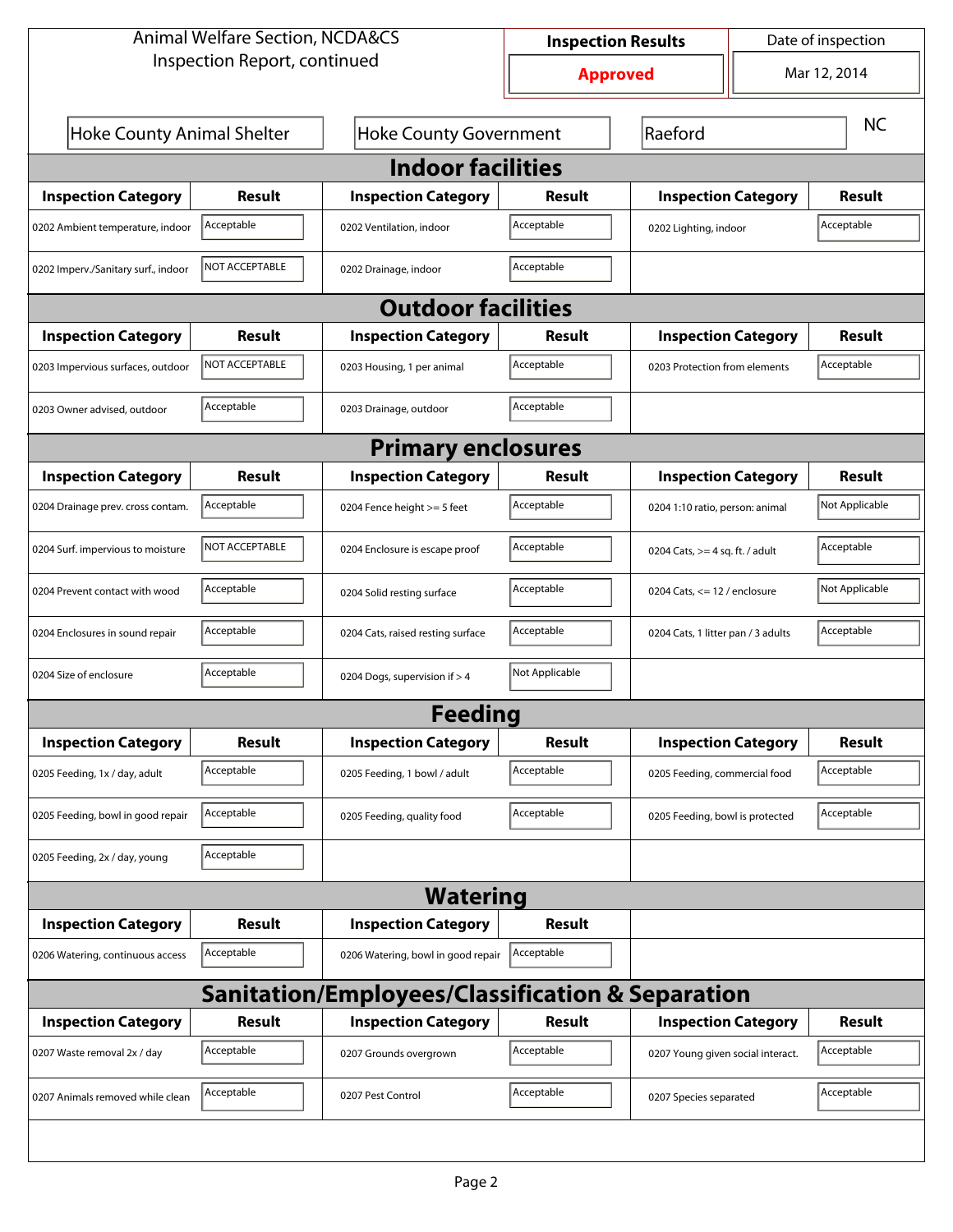| <b>Animal Welfare Section, NCDA&amp;CS</b>                               |                                       |                                                                         | <b>Inspection Results</b> |                                                                           | Date of inspection |                |  |  |  |
|--------------------------------------------------------------------------|---------------------------------------|-------------------------------------------------------------------------|---------------------------|---------------------------------------------------------------------------|--------------------|----------------|--|--|--|
| Inspection Report, continued                                             |                                       |                                                                         | <b>Approved</b>           |                                                                           |                    | Mar 12, 2014   |  |  |  |
| <b>Hoke County Animal Shelter</b>                                        |                                       | <b>Hoke County Government</b>                                           |                           | Raeford                                                                   |                    | <b>NC</b>      |  |  |  |
| <b>Sanitation/Employees/Classification &amp; Separation (continued)</b>  |                                       |                                                                         |                           |                                                                           |                    |                |  |  |  |
| <b>Inspection Category</b>                                               | <b>Result</b>                         | <b>Inspection Category</b>                                              | <b>Result</b>             | <b>Inspection Category</b>                                                |                    | <b>Result</b>  |  |  |  |
| 0207 Enclosure sanitized 2x / day                                        | Acceptable                            | 0207 Number of employees                                                | Acceptable                | 0207 Isolation area & signage                                             |                    | Acceptable     |  |  |  |
| 0207 Method of sanitation                                                | Acceptable                            | 0207 Females in estrus, separated                                       | Not Applicable            | 0207 Long term care program                                               |                    | Not Applicable |  |  |  |
| 0207 Build./grnds., clean & repair                                       | Acceptable                            | 0207 Owner perm, commingling                                            | Not Applicable            | 0207 Animals confined                                                     |                    | Acceptable     |  |  |  |
|                                                                          |                                       | 0207 Young with dam                                                     | Acceptable                |                                                                           |                    |                |  |  |  |
| <b>Veterinary Care</b>                                                   |                                       |                                                                         |                           |                                                                           |                    |                |  |  |  |
| <b>Inspection Category</b>                                               | Result                                | <b>Inspection Category</b>                                              | Result                    | <b>Inspection Category</b>                                                |                    | <b>Result</b>  |  |  |  |
| 0210 Program of veterinary care                                          | Acceptable                            | 0210 Daily observation of animals                                       | Acceptable                | 0210 Rabies vaccination                                                   |                    | Acceptable     |  |  |  |
| 0210 Veterinary care when needed                                         | Acceptable                            |                                                                         |                           |                                                                           |                    |                |  |  |  |
|                                                                          | <b>Vehicles</b>                       |                                                                         |                           |                                                                           |                    |                |  |  |  |
| 0301 Vehicles mechanically sound                                         | Acceptable                            | 0301 Fresh air and ventilation                                          | Acceptable                | 0301 Cargo area clean                                                     |                    | Acceptable     |  |  |  |
|                                                                          |                                       | <b>Primary Enclosure Used in Transportation</b>                         |                           |                                                                           |                    |                |  |  |  |
| <b>Inspection Category</b>                                               | Result                                | <b>Inspection Category</b>                                              | Result                    | <b>Inspection Category</b>                                                |                    | <b>Result</b>  |  |  |  |
| 0302 Construction of enclosure                                           | Acceptable                            | 0302 Age and species separated                                          | Acceptable                | 0302 Size of transport enclosure                                          |                    | Acceptable     |  |  |  |
| 0302 Enclosure clean & sanitized                                         | Acceptable                            |                                                                         |                           |                                                                           |                    |                |  |  |  |
|                                                                          | <b>Transportation: Food and Water</b> |                                                                         |                           | <b>Transportation: Care</b>                                               |                    |                |  |  |  |
| <b>Inspection Category</b>                                               | <b>Result</b>                         |                                                                         |                           | <b>Inspection Category</b>                                                |                    | <b>Result</b>  |  |  |  |
| 0303 Food & water during transport                                       | Acceptable                            |                                                                         |                           | 0304 Observation of animals                                               |                    | Acceptable     |  |  |  |
|                                                                          |                                       | <b>General Statute 19A-32.1</b>                                         |                           |                                                                           |                    |                |  |  |  |
| (a) Hold minimum 72 hours                                                | Acceptable                            | (b) 1, 2, 3 Make available for adopt.                                   | Acceptable                | (c) Viewing 3 days for 4 hours each                                       |                    | Acceptable     |  |  |  |
| (d) If animal offsite, photo of animal<br>posted in conspicuous location | Acceptable                            | (f) 1, 2, 3 Animals were returned to<br>owner, adopted or euth only     | Acceptable                | (g) i, ii Owner surrender held unless<br>proof ownership & signed consent |                    | Acceptable     |  |  |  |
| (h) Owned animal surrender, ask if<br>there has been a bite w/in 10 days | Acceptable                            | (i) Release animal to person, record<br>of approved government photo ID | Acceptable                |                                                                           |                    |                |  |  |  |
|                                                                          |                                       |                                                                         |                           |                                                                           |                    |                |  |  |  |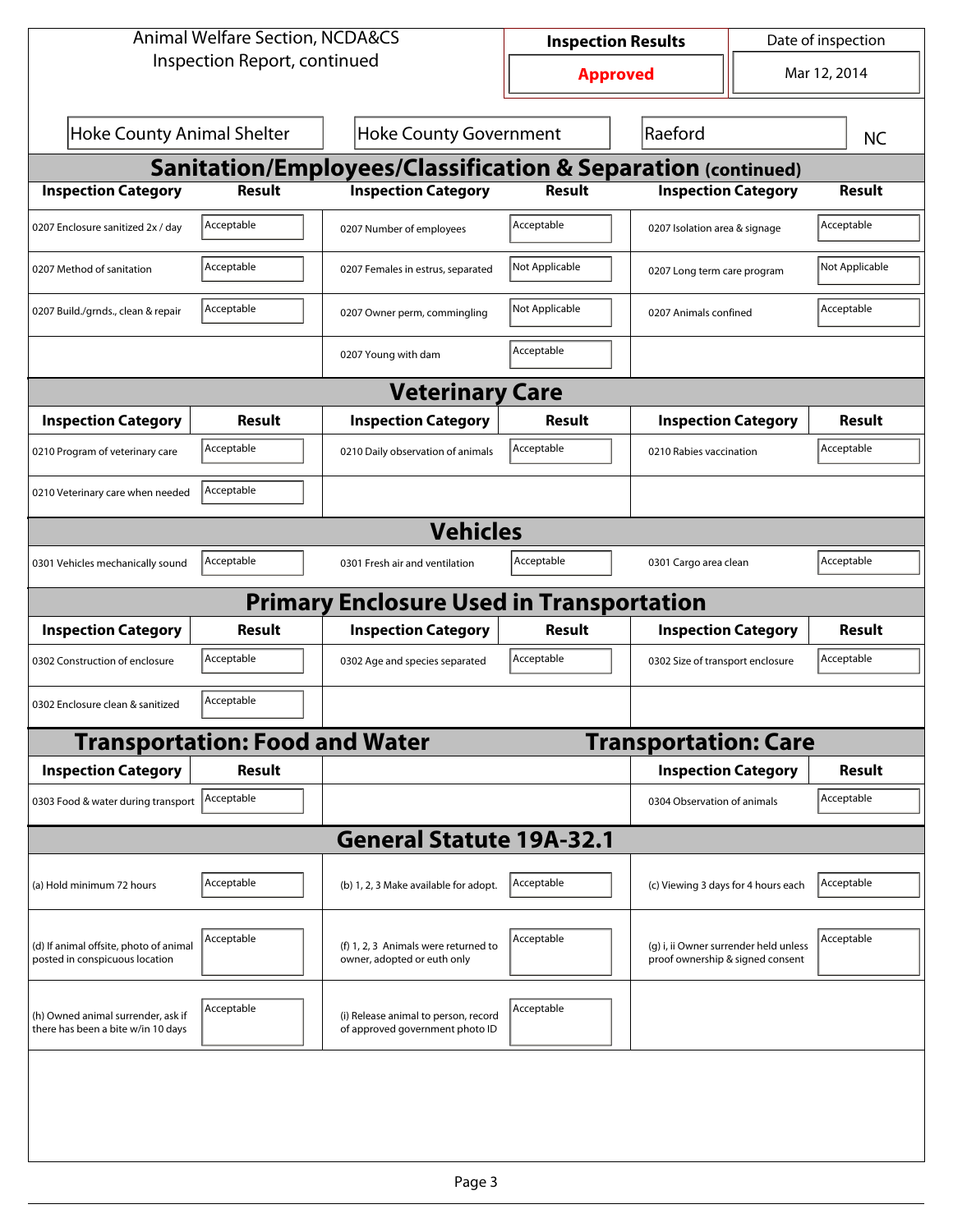|                                                                                                                                                                                                                                 |                               | <b>Inspection Results</b><br><b>Approved</b> |         | Date of inspection |  |  |  |  |
|---------------------------------------------------------------------------------------------------------------------------------------------------------------------------------------------------------------------------------|-------------------------------|----------------------------------------------|---------|--------------------|--|--|--|--|
|                                                                                                                                                                                                                                 |                               |                                              |         | Mar 12, 2014       |  |  |  |  |
|                                                                                                                                                                                                                                 |                               |                                              |         |                    |  |  |  |  |
| <b>Hoke County Animal Shelter</b>                                                                                                                                                                                               | <b>Hoke County Government</b> |                                              | Raeford | <b>NC</b>          |  |  |  |  |
| <b>Narrative Explanation</b>                                                                                                                                                                                                    |                               |                                              |         |                    |  |  |  |  |
|                                                                                                                                                                                                                                 |                               |                                              |         |                    |  |  |  |  |
| Random inspection performed today. Facility is in the process of being cleaned during my visit with 80% of all<br>enclosures cleaned. No apparent signs of disease or illness noted, ambient temperature is within range in all |                               |                                              |         |                    |  |  |  |  |
| housing areas.                                                                                                                                                                                                                  |                               |                                              |         |                    |  |  |  |  |
|                                                                                                                                                                                                                                 |                               |                                              |         |                    |  |  |  |  |
| Previous inspection on 9-17-13 noted two areas of inadequecies: 0202- indoor surfaces were deemed not                                                                                                                           |                               |                                              |         |                    |  |  |  |  |
| acceptable for being impervious to moisture (floors needed new epoxy). and 0203/0204 - outdoor surfaces were                                                                                                                    |                               |                                              |         |                    |  |  |  |  |
|                                                                                                                                                                                                                                 |                               |                                              |         |                    |  |  |  |  |
| deemed not acceptable for being impervious to moisture (2 chain link enclosures needed gravel added, soil<br>visible).                                                                                                          |                               |                                              |         |                    |  |  |  |  |
|                                                                                                                                                                                                                                 |                               |                                              |         |                    |  |  |  |  |
| Today's inspection:                                                                                                                                                                                                             |                               |                                              |         |                    |  |  |  |  |
| Both areas of previous inadequacies have not been addressed.                                                                                                                                                                    |                               |                                              |         |                    |  |  |  |  |
| * Reseal all floors in main K-9 housing area, epoxy is chipping and deteriorated, and currently do not meet                                                                                                                     |                               |                                              |         |                    |  |  |  |  |
| standards for being impervious to moisture.                                                                                                                                                                                     |                               |                                              |         |                    |  |  |  |  |
| * Add gravel in the two outdoor enclosures and maintain at a depth of 6 inches. ** It is noted that neither                                                                                                                     |                               |                                              |         |                    |  |  |  |  |
| enclosure is currently in use due to snow damage.                                                                                                                                                                               |                               |                                              |         |                    |  |  |  |  |
| *Bleach mixture used to clean k-9 enclosures is either mixed too strongly, or ventilation needs to increase during                                                                                                              |                               |                                              |         |                    |  |  |  |  |
| active cleaning duties. Mucous membranes in my eyes were burning at the completion of my walk through,                                                                                                                          |                               |                                              |         |                    |  |  |  |  |
| making it also hazardous for the animals and the workers to be in that area without proper ventilation.                                                                                                                         |                               |                                              |         |                    |  |  |  |  |
|                                                                                                                                                                                                                                 |                               |                                              |         |                    |  |  |  |  |
|                                                                                                                                                                                                                                 |                               |                                              |         |                    |  |  |  |  |
|                                                                                                                                                                                                                                 |                               |                                              |         |                    |  |  |  |  |
|                                                                                                                                                                                                                                 |                               |                                              |         |                    |  |  |  |  |
|                                                                                                                                                                                                                                 |                               |                                              |         |                    |  |  |  |  |
|                                                                                                                                                                                                                                 |                               |                                              |         |                    |  |  |  |  |
|                                                                                                                                                                                                                                 |                               |                                              |         |                    |  |  |  |  |